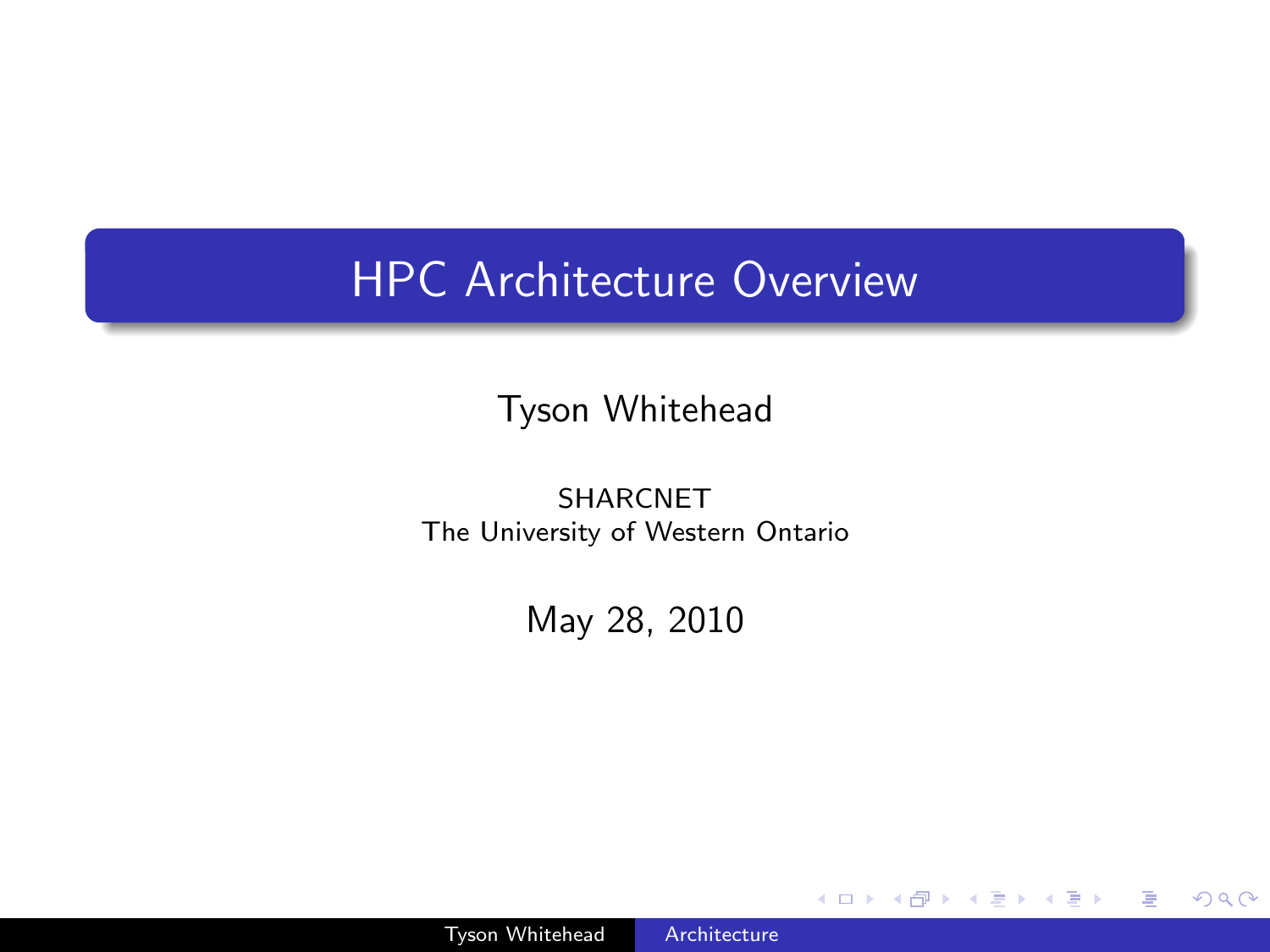### Architectures/Programming models

- Standard computers
- Symmetric multiprocessor systems
- Beowulf style computing
- Accelerator based systems

つくへ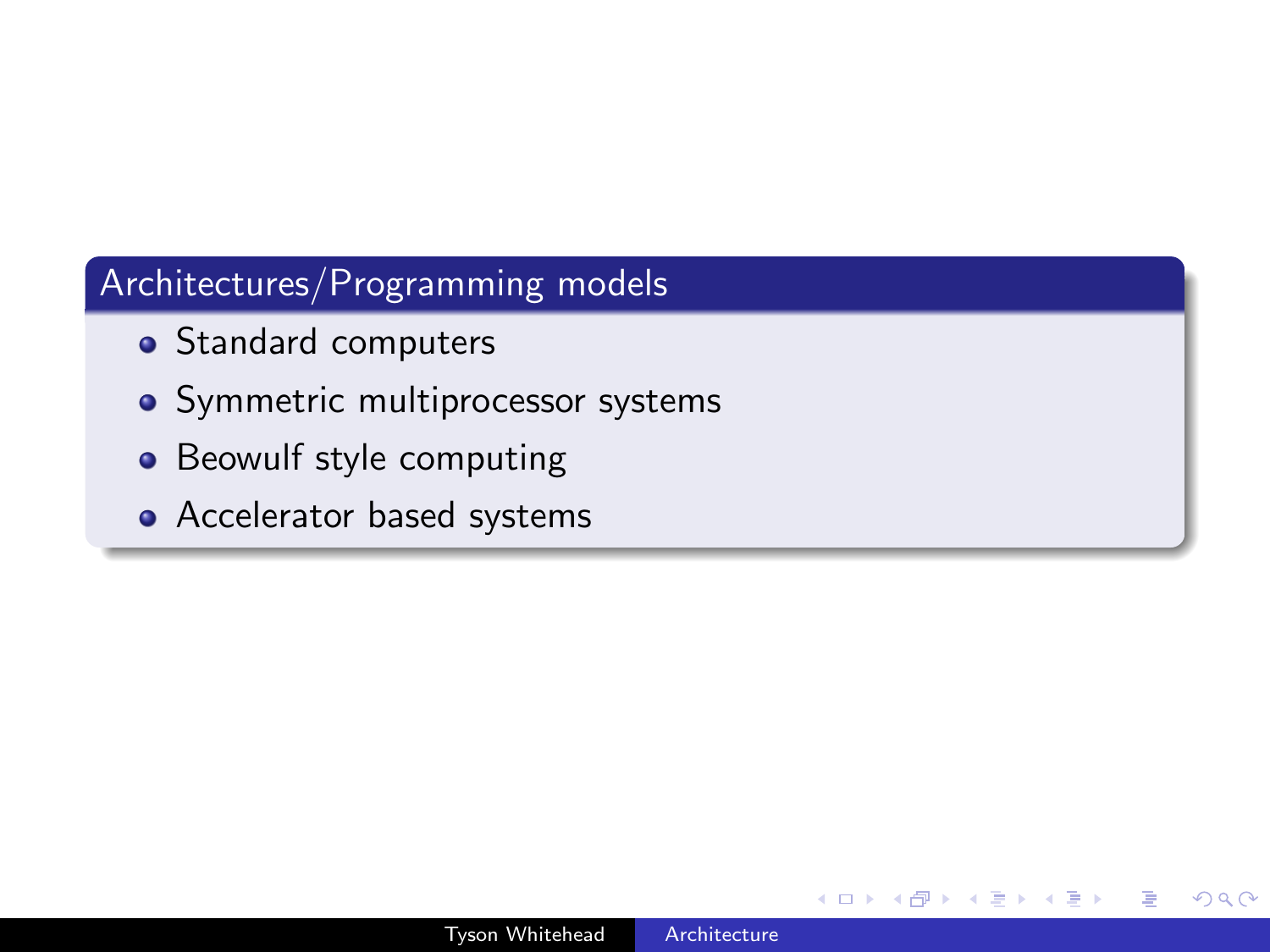

### **Concepts**

- IO bound
- Latency/bandwidth
- **·** Compute bound
- Floating point operations/s (FLOPs)

 $\leftarrow$ 

**K 母 ▶ → 手** 

э

 $\Omega$ 

### Locality is the key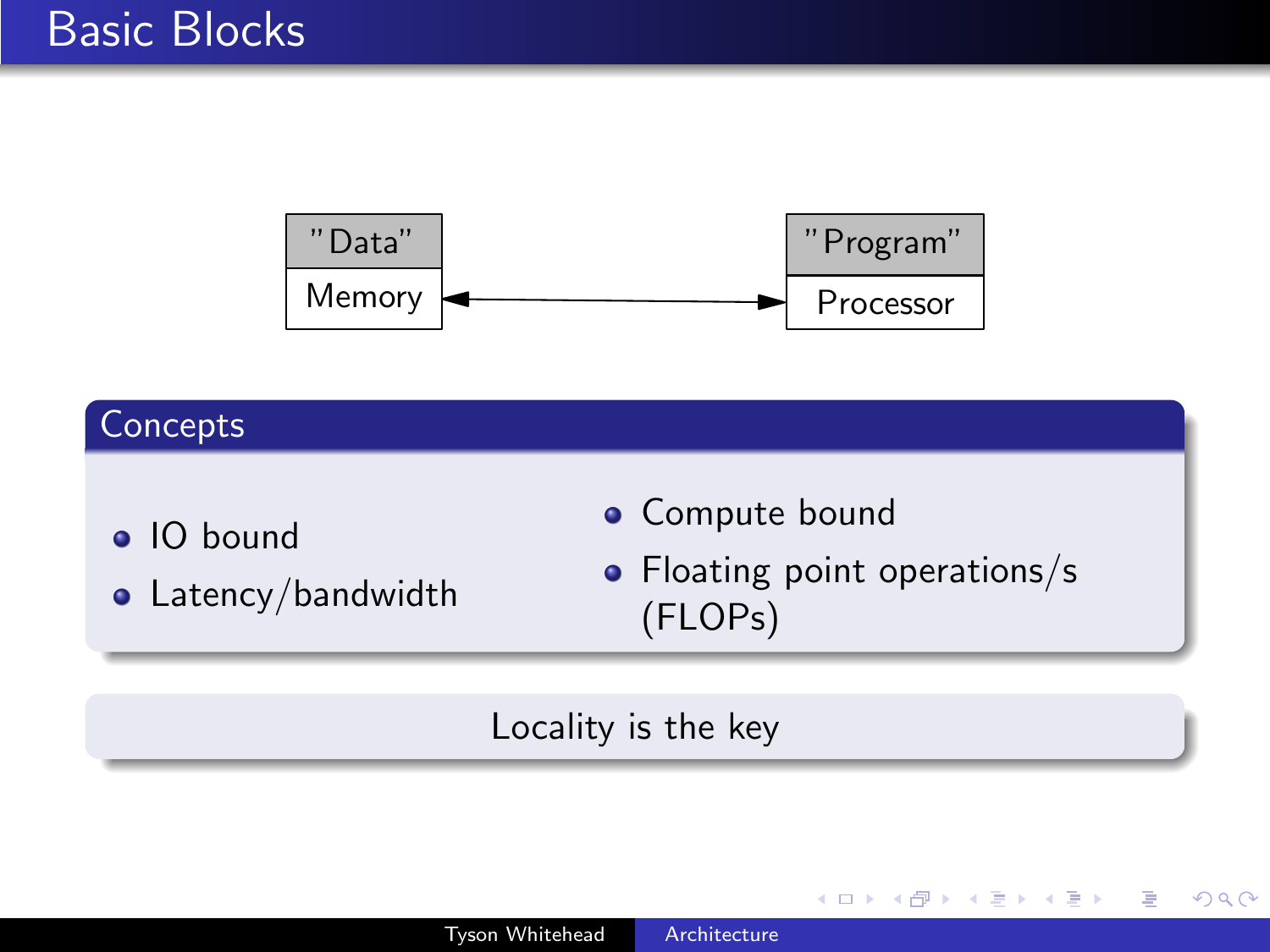# Standard CPU Socket (i7)



#### Cache sizes

- L3 8MB shared
- L2 256KB/core
- L1 32KB instruction/core 32KB data/core

Cores are extremely general and work independently of each other.

つくへ

- **•** Pipeline hides latencies
- Requires predictability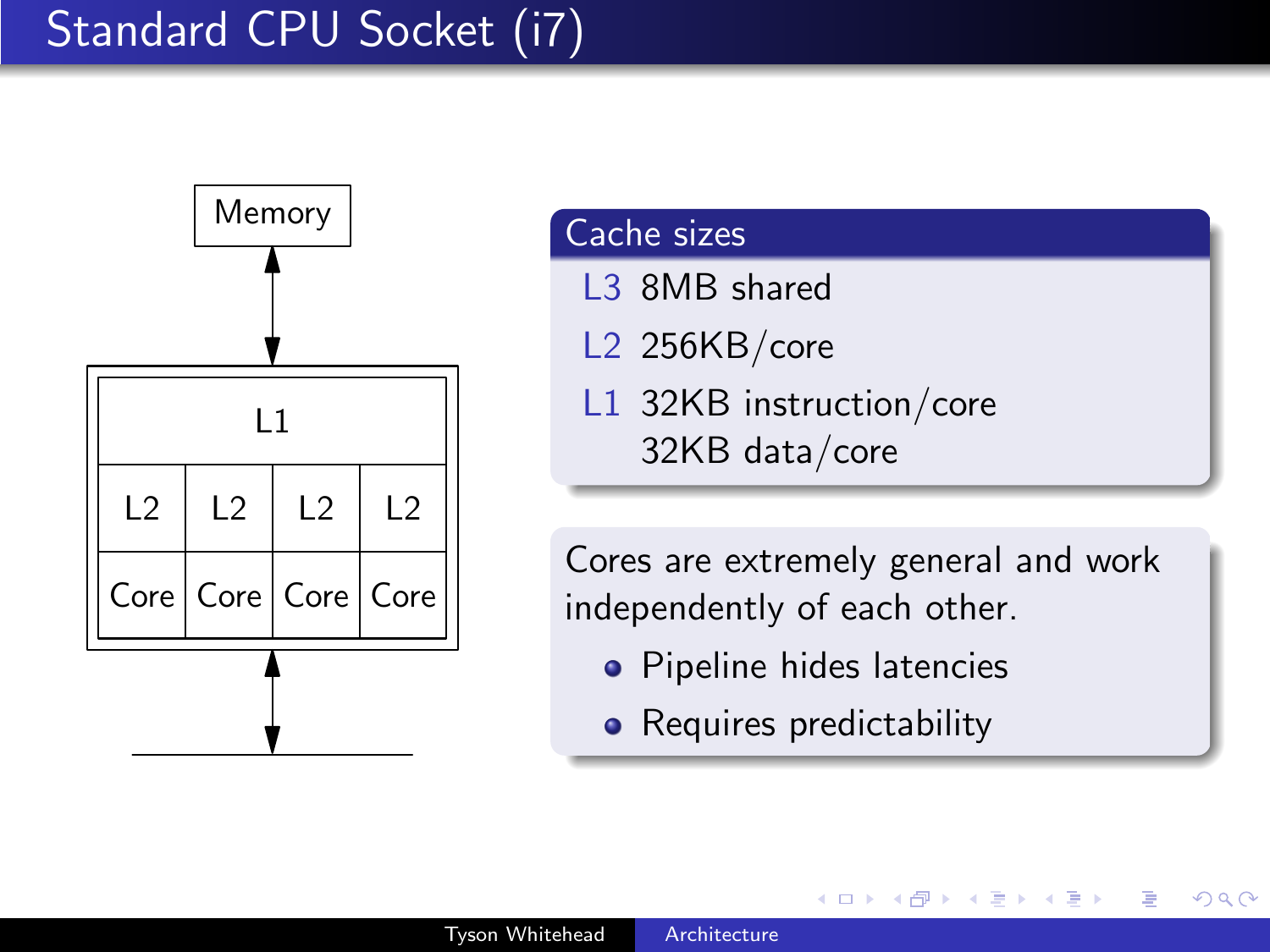# Symmetric Multiprocessor (SMP)



Highly specialized and expensive beyond stock machines.

- **•** Implicitly move data
- **•** Sensitive to location

• Synchronization is expensive

4母 ト 4回 ト

 $\Omega$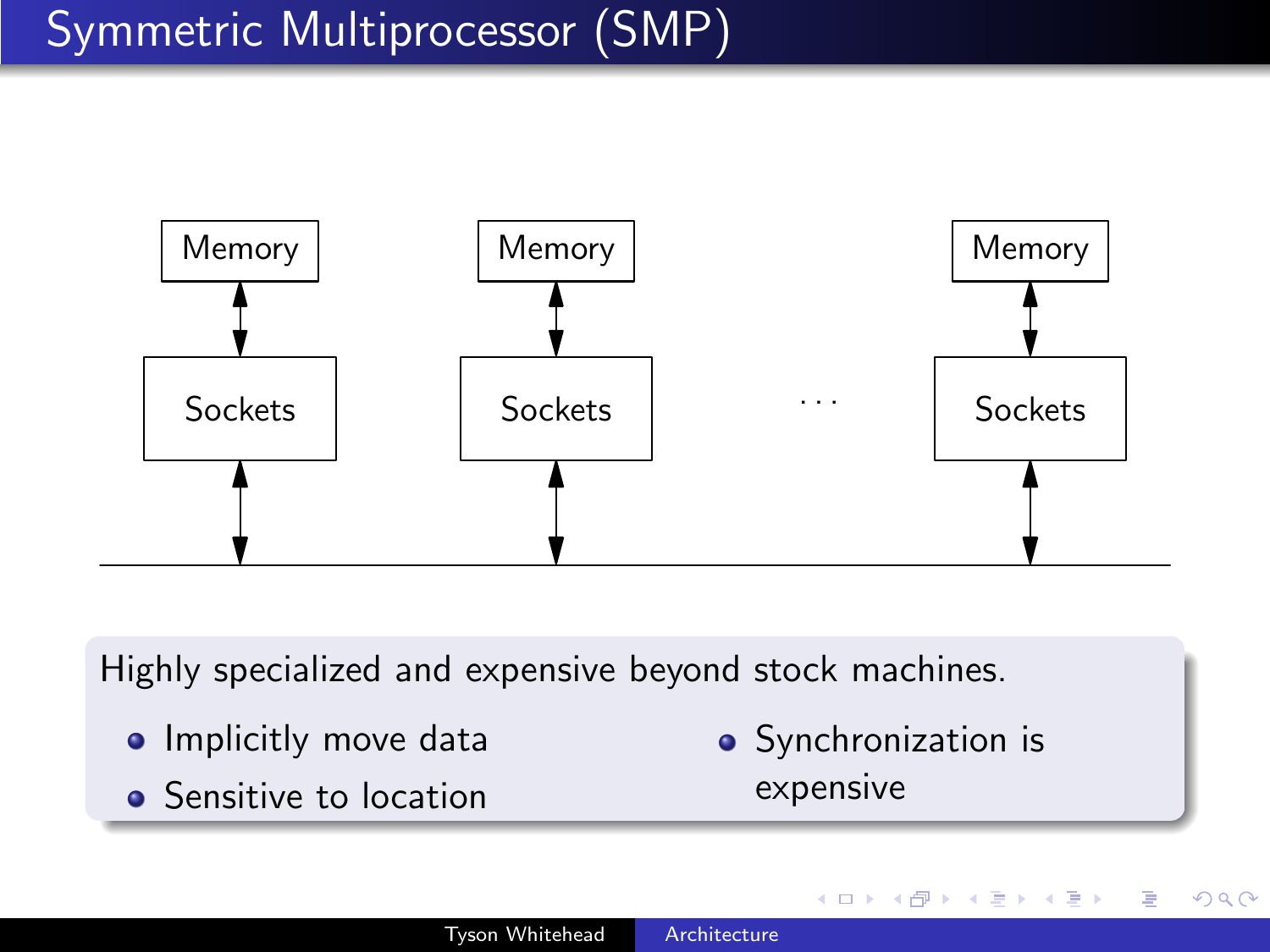

Commodity hardware (except the network)

- Explicitly move data
- Keep processors busy

• Synchronization is expensive

 $\leftarrow$ 

つくへ